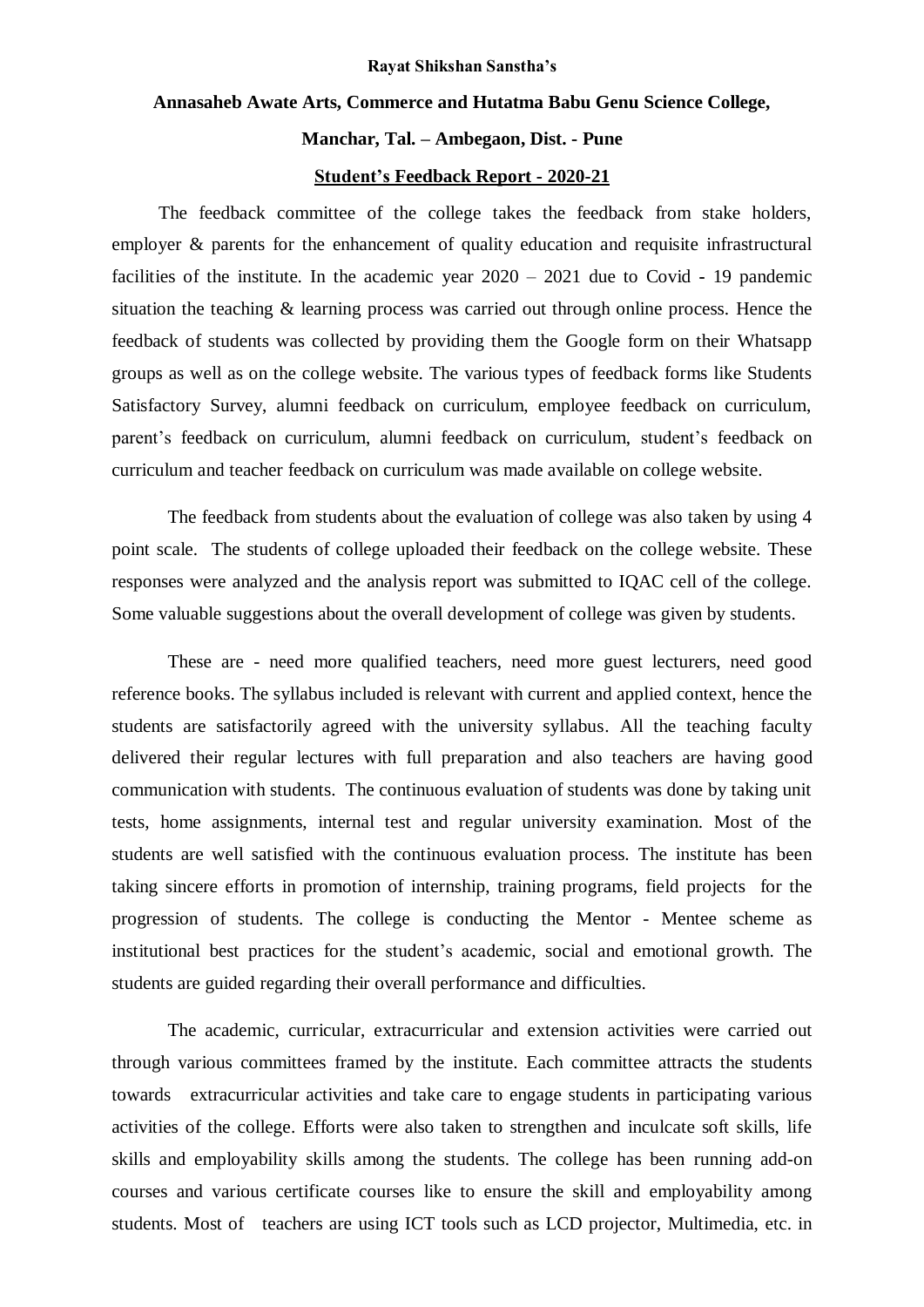their regular teaching for continuous up**-**gradation of quality of the teaching learning process which was the need of Covid **-**19 pandemic situation. The college has a you tube channel on which the educational videos prepared by the faculty was uploaded. Students make use of these videos for their studies. Students were also provided the study material in the form of pdf file. On their Watsapp groups. The overall Students satisfaction survey rating about quality of teaching-learning process of the institute and the online teaching process was found to be good.

The following important suggestions were given by students. These are **-** to organize Campus interview for post graduate and undergraduate students, need of organization of more career guidance lectures, more instruments in laboratory. In the online teaching process students felt the problems of network, poor audio and video quality on google meet, economical problems and health issues.

Feedback was prepared with the help of questionnaires. Total 473 feedback forms were collected from students in academic year 2020-21 for student's satisfactory survey. Total 1027 responses regarding the feedback on online teaching were received.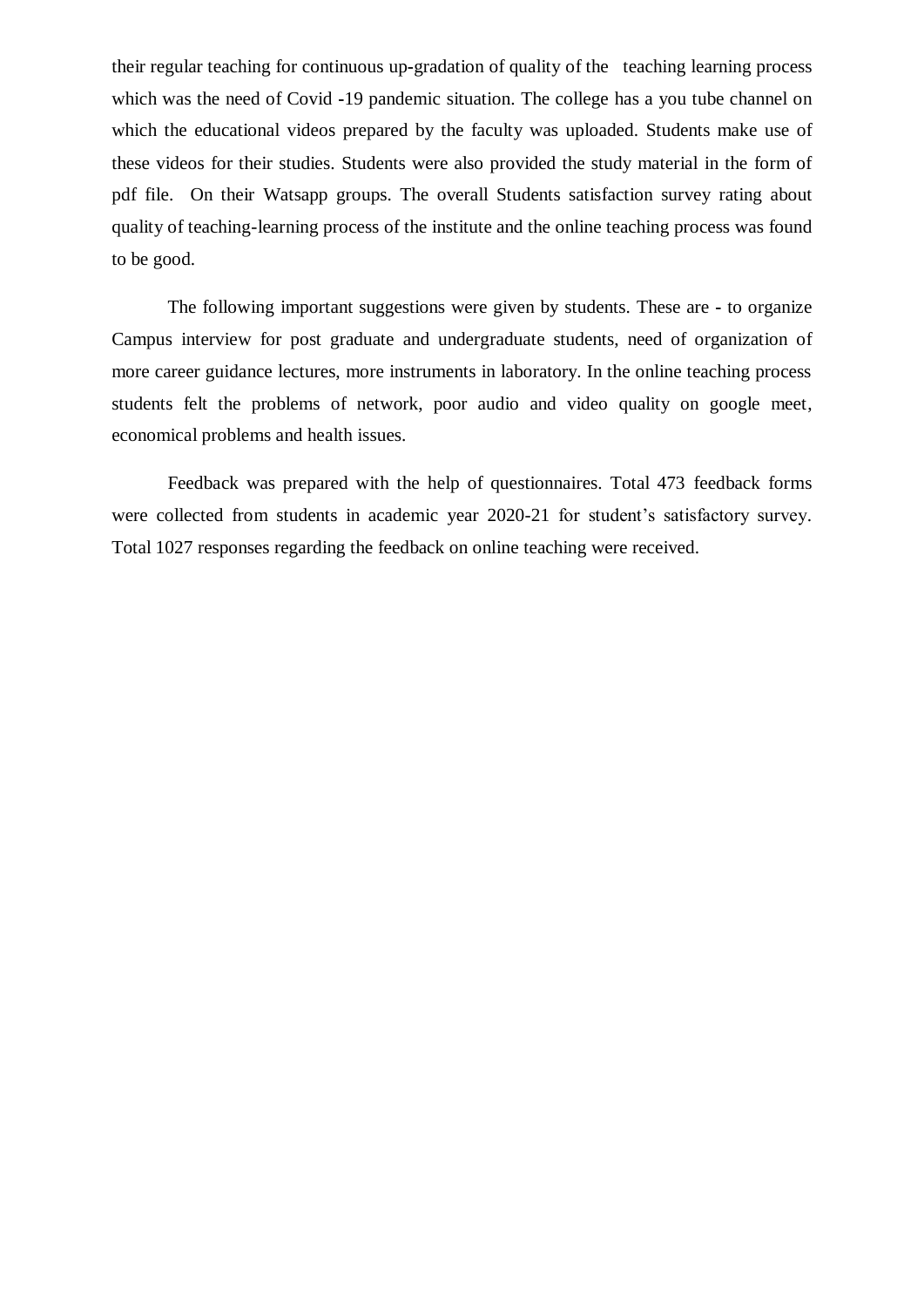**Following are question for online student Satisfaction survey regarding teaching learning process** 



## **2) How well did the teacher prepare for the classes?**

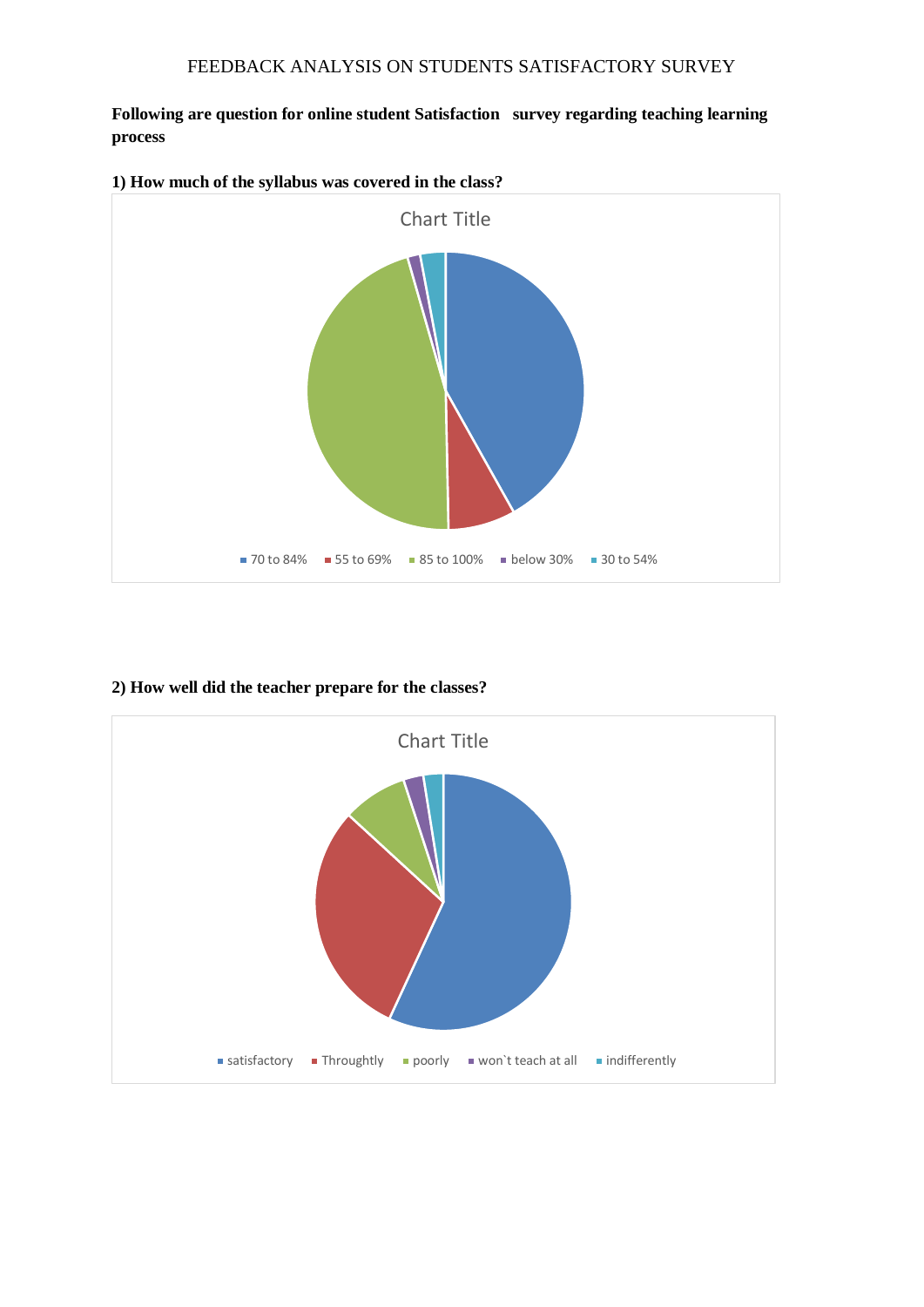#### **3) How well were the teachers able to communicate?**



### **4) The teachers approach to teaching can best be described as.**

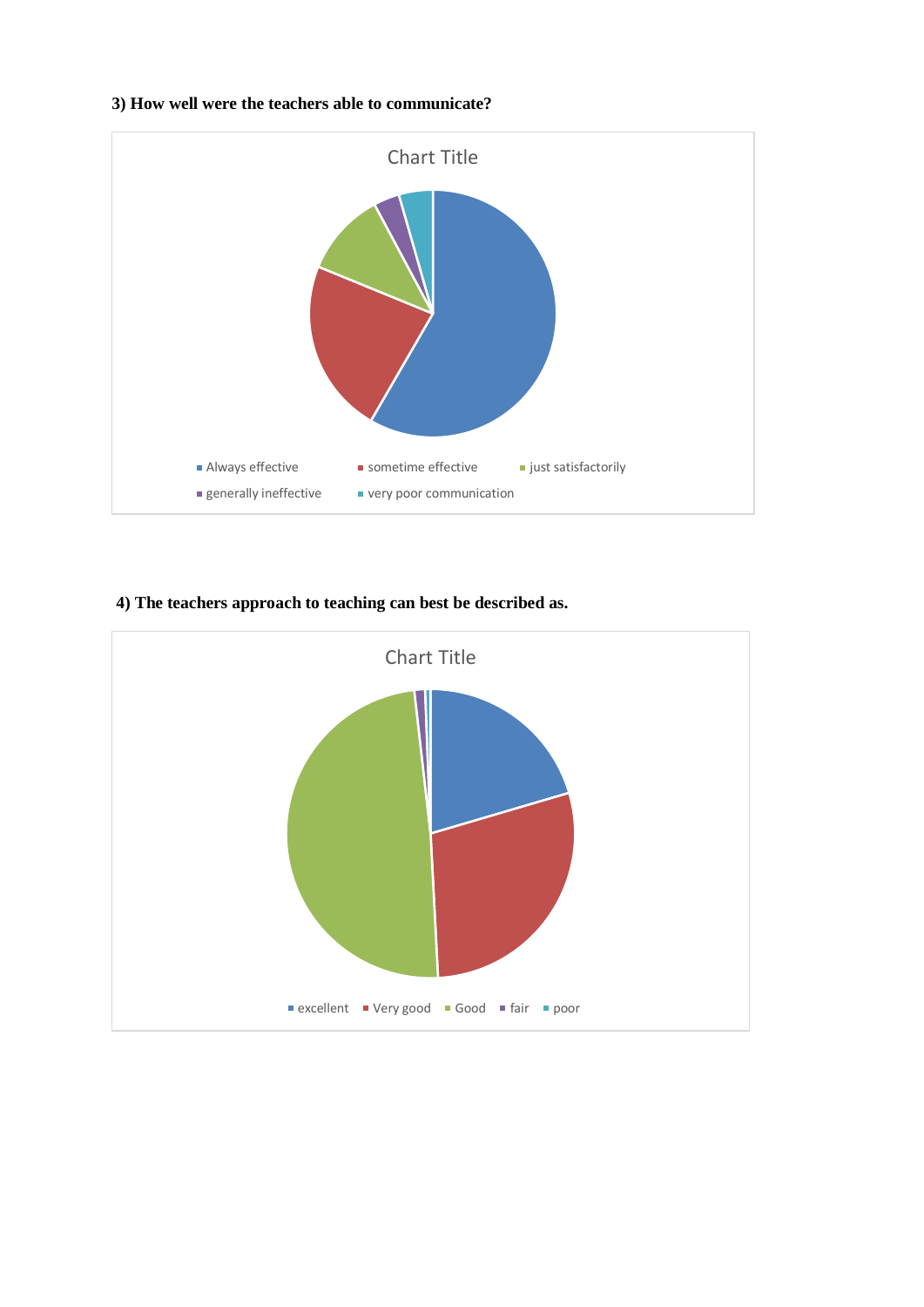## **5) Fairness of the evaluation process by the teachers.**



## **6) Was your performance in assignments discussed with you?**

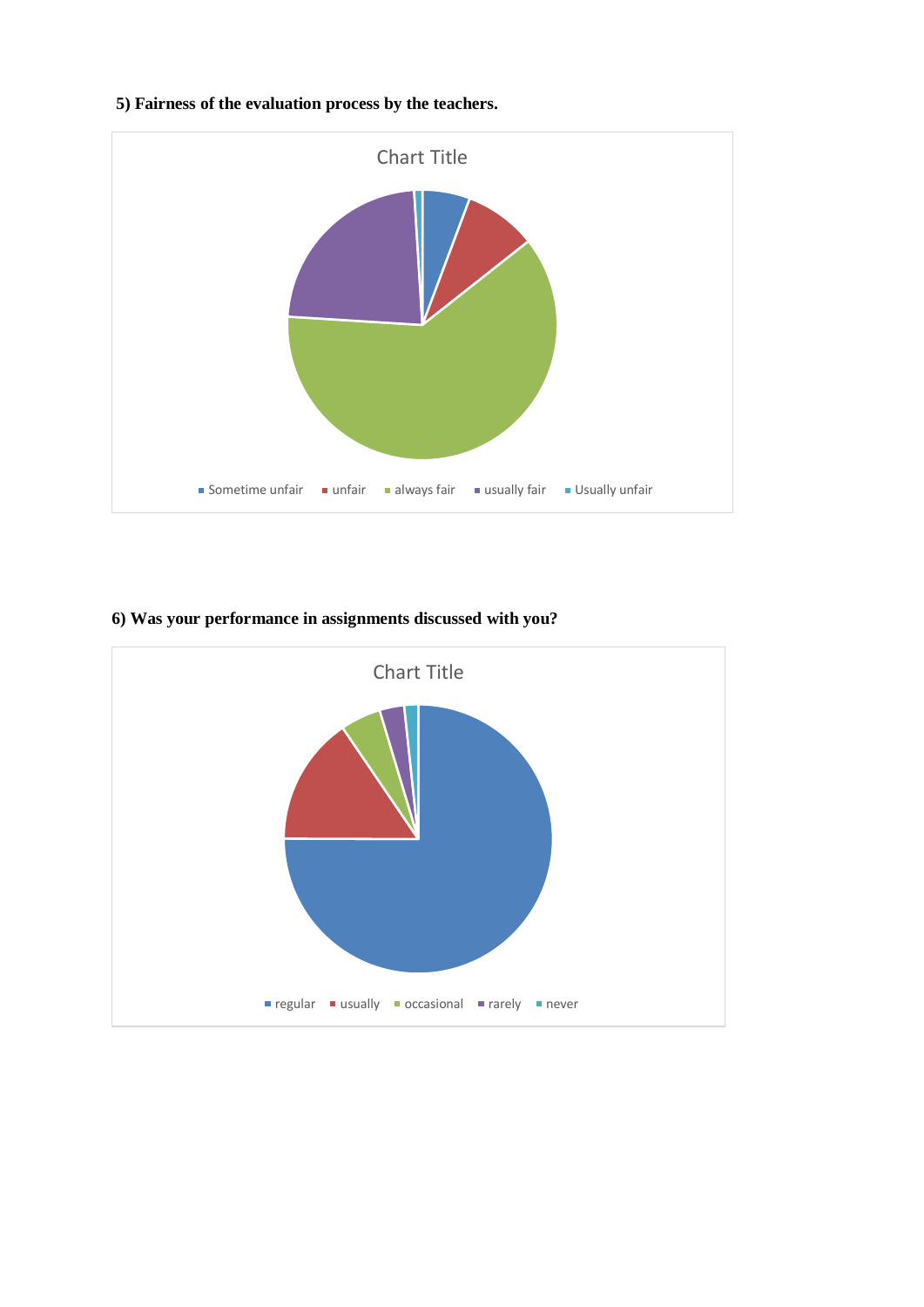



**8) The teaching and mentoring process in your institution facilitates you in cognitive social and emotional growth.** 

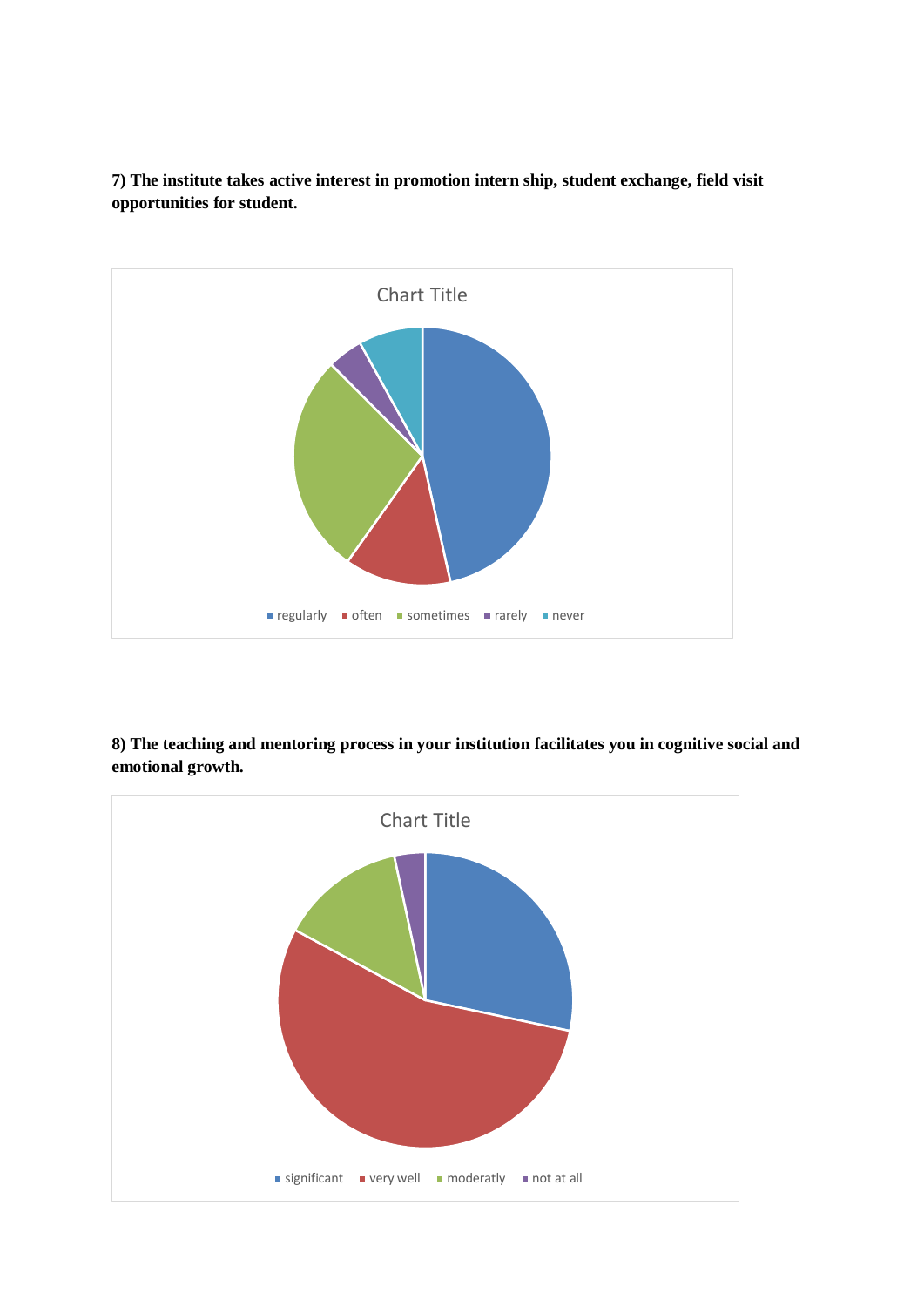

## **9) The institution provident multiple opportunities to learn and growth.**

**10) Teachers inform you about your expected competencies, course outcome and programme outcomes.**

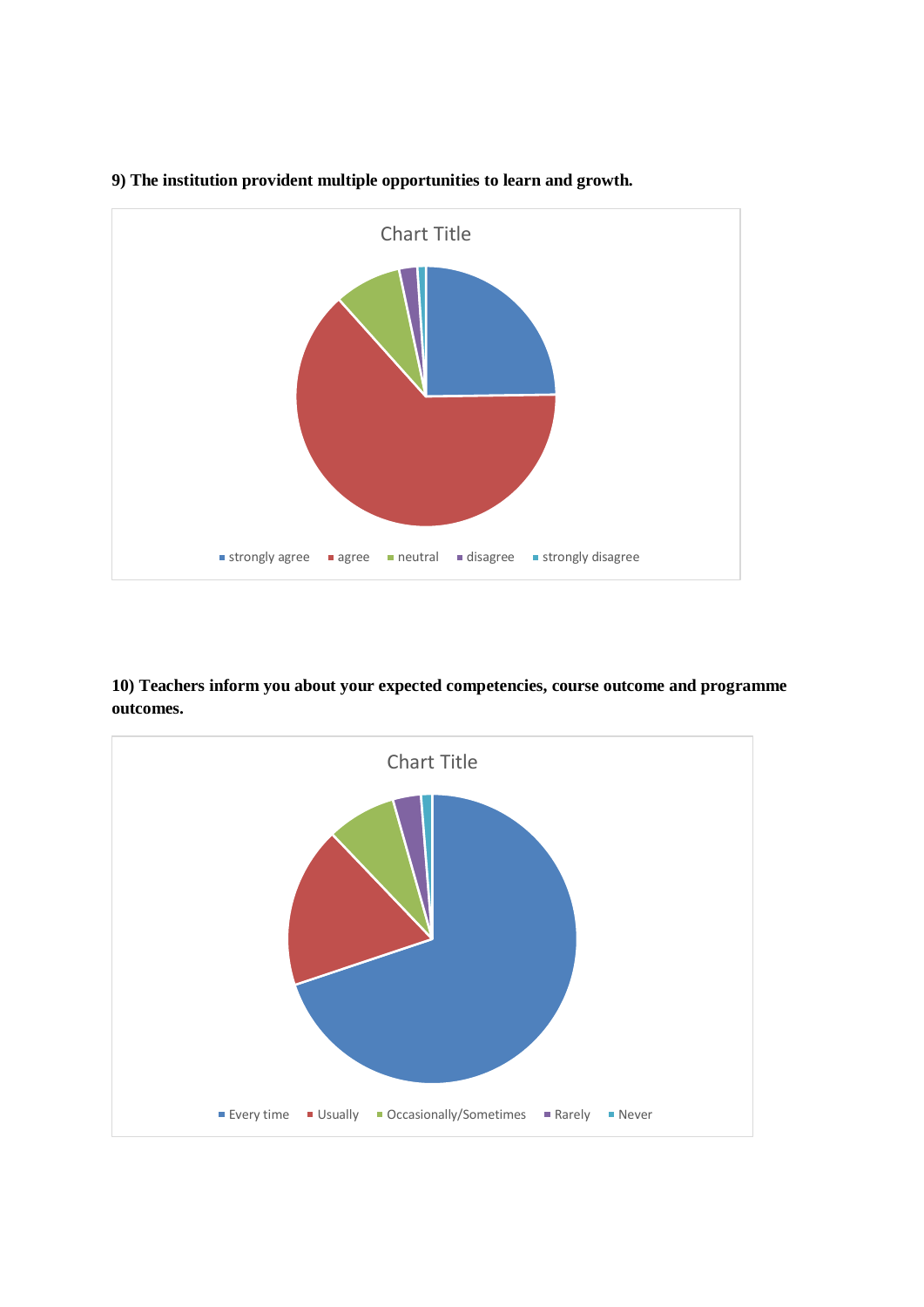## **11) Your mentor does a necessary follow-up with an assign task to you.**



**12) The teacher illustrates the concepts through examples and applications.**

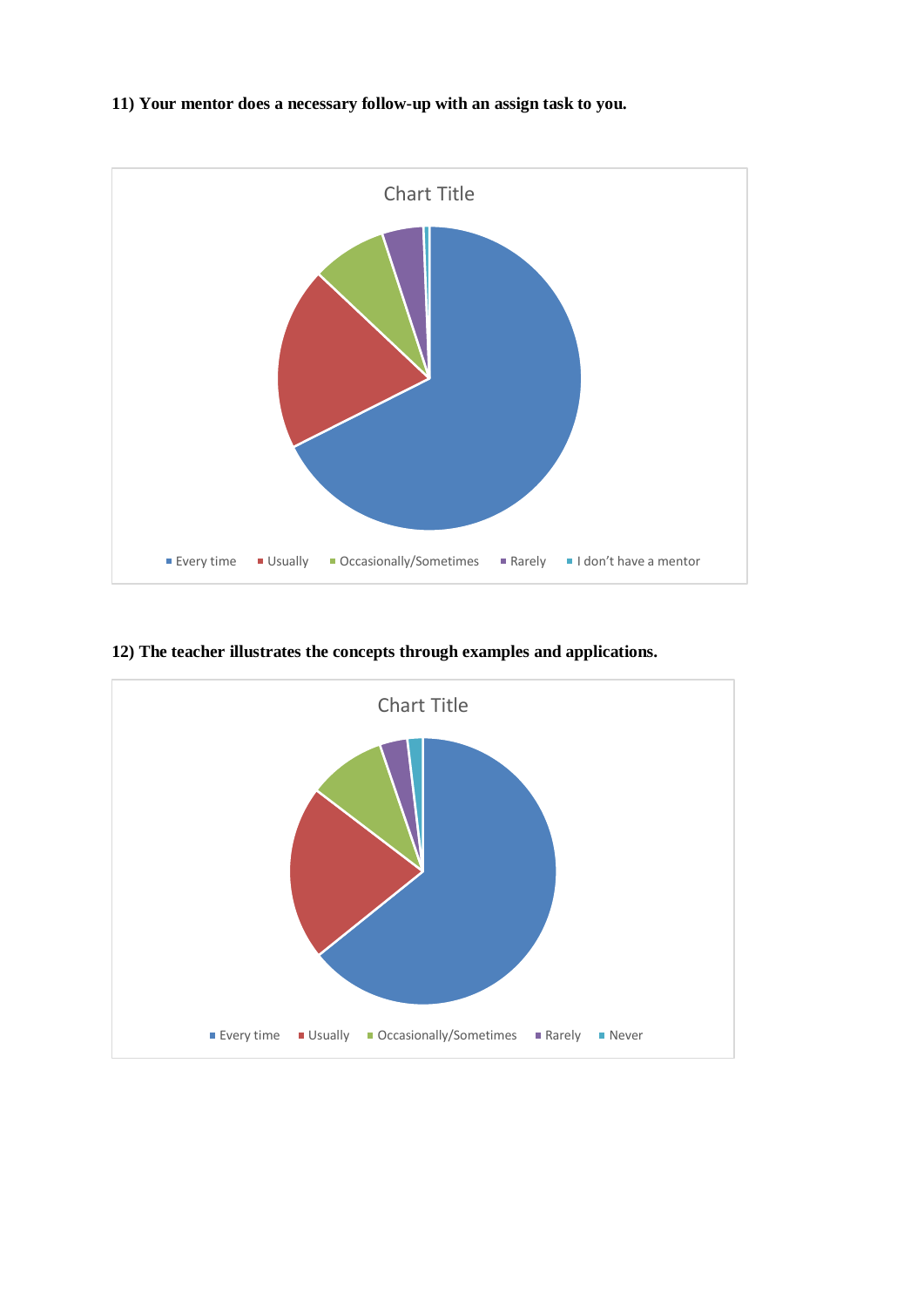

**13) The teacher identifies your strengths and encourages you with providing right level of challenges.**

### **14) Teachers are able to identify your weakness and help you to overcome them.**

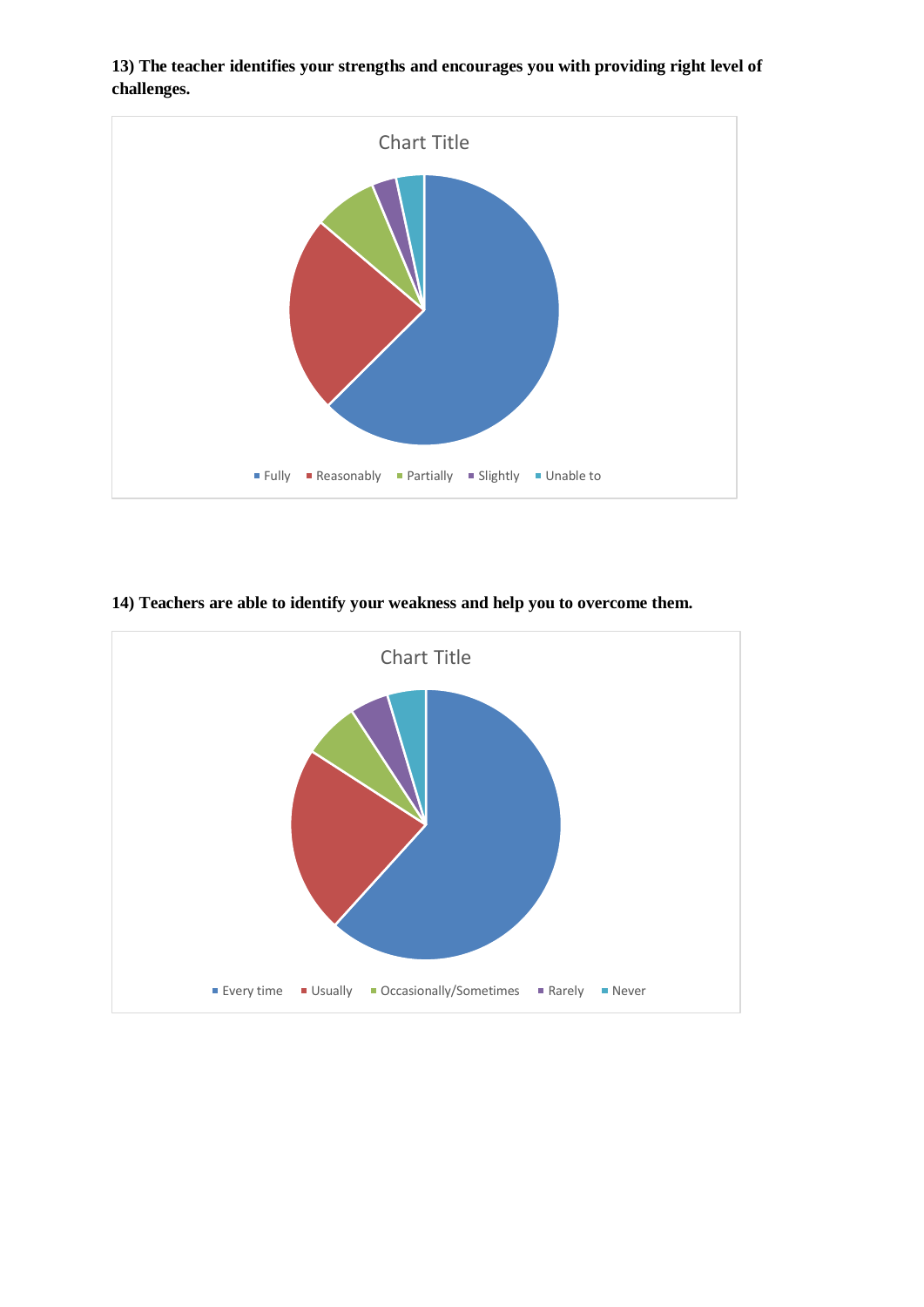

**15) The institution makes effort to engage students in the monitoring, review and continous quality improvement of the teaching learning process.** 

**16) The institute / teachers use students centric methods, such as experimental learning, participative learning and problem solving methodologies for enhancing learning experiences.**

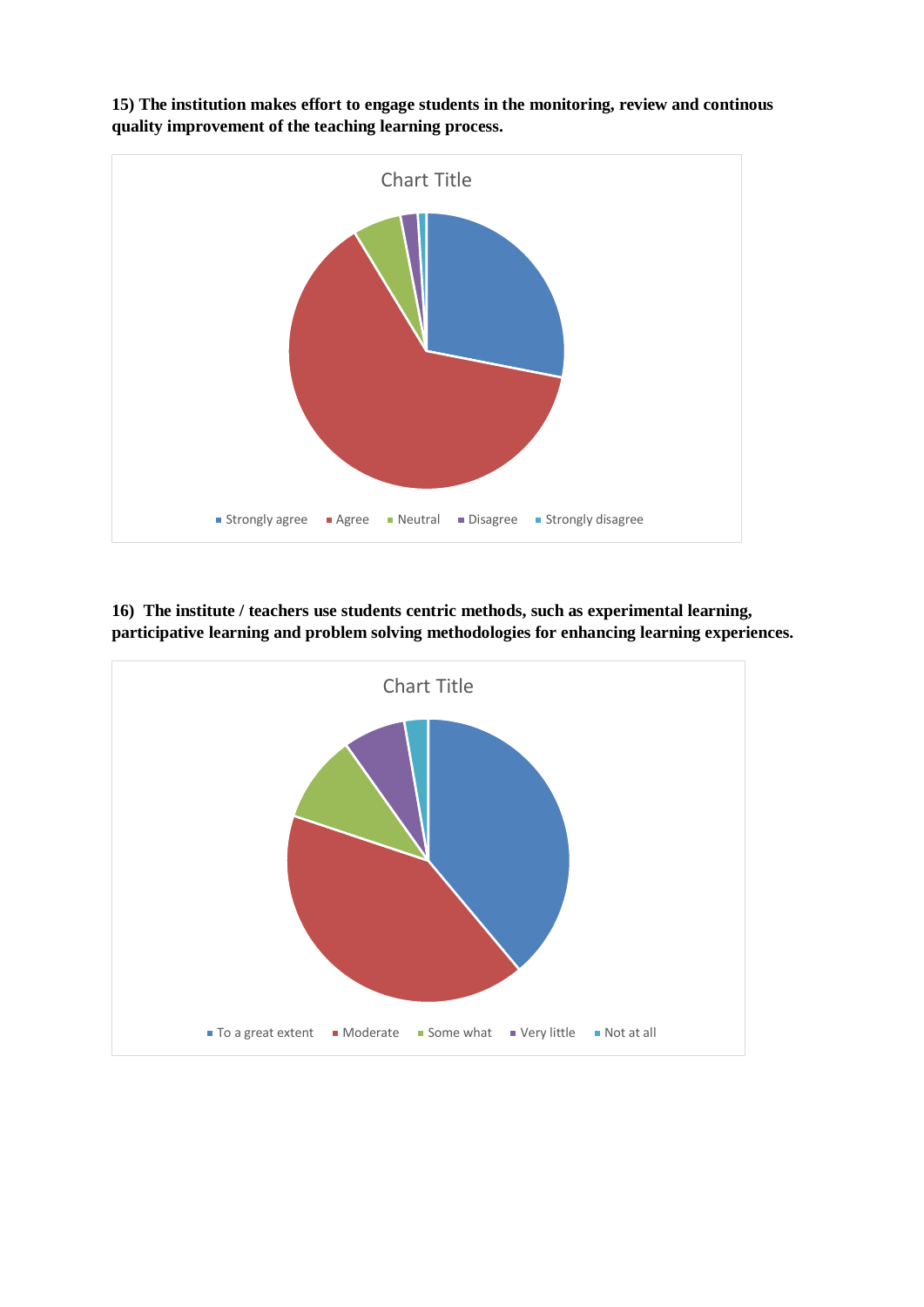

### **17) Teacher encourages you to participate in extracurricular activities.**

**18) Efforts are made by institute / teachers to inculcate soft skills, life skills and employability skills to make you ready for the world of work.**

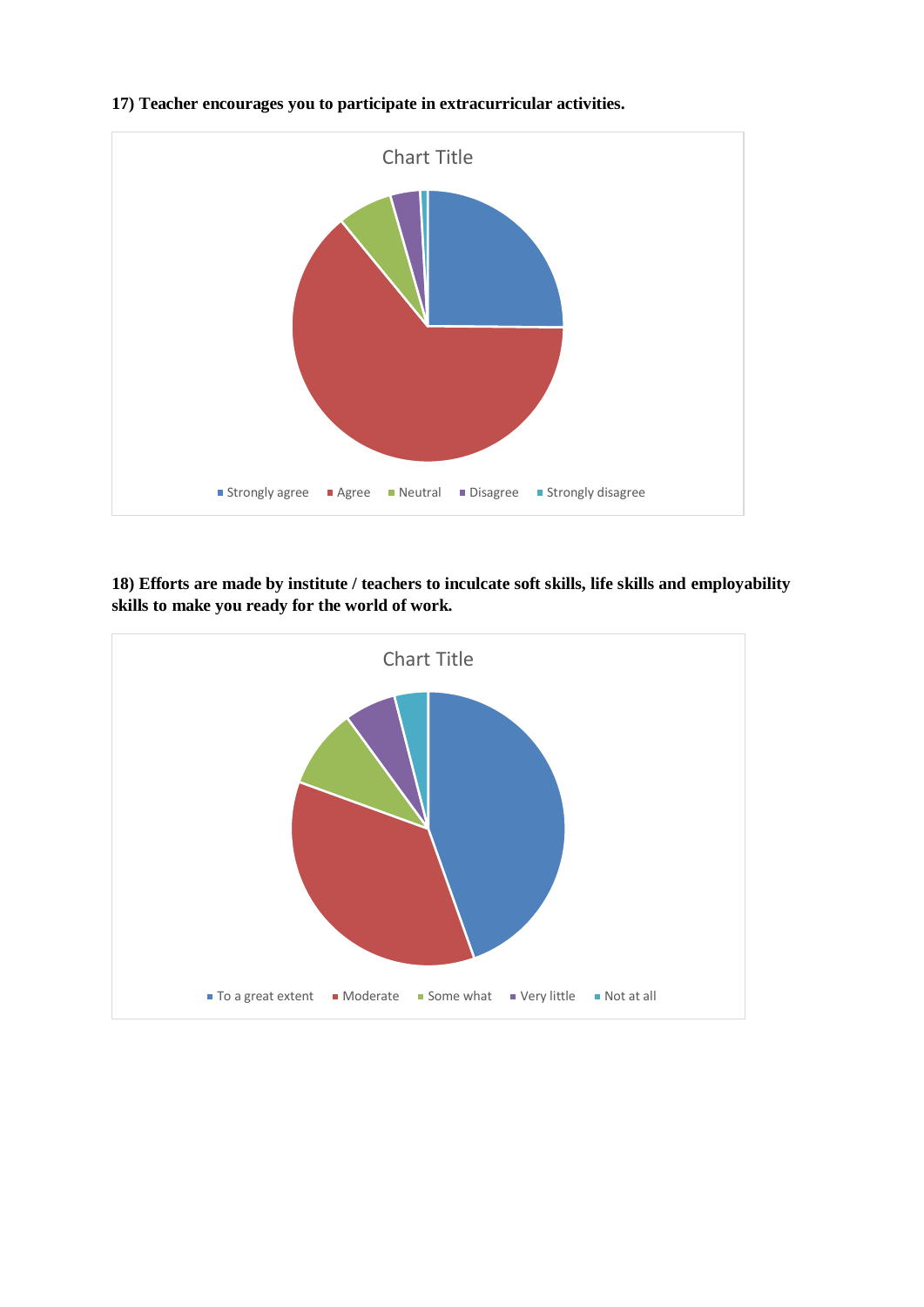

**19) What percentage of teachers use ICT tools such as LCD projector, Multimedia, etc. while teaching.**

## **20) The overall quality of teaching –learning process in your institute is very good.**

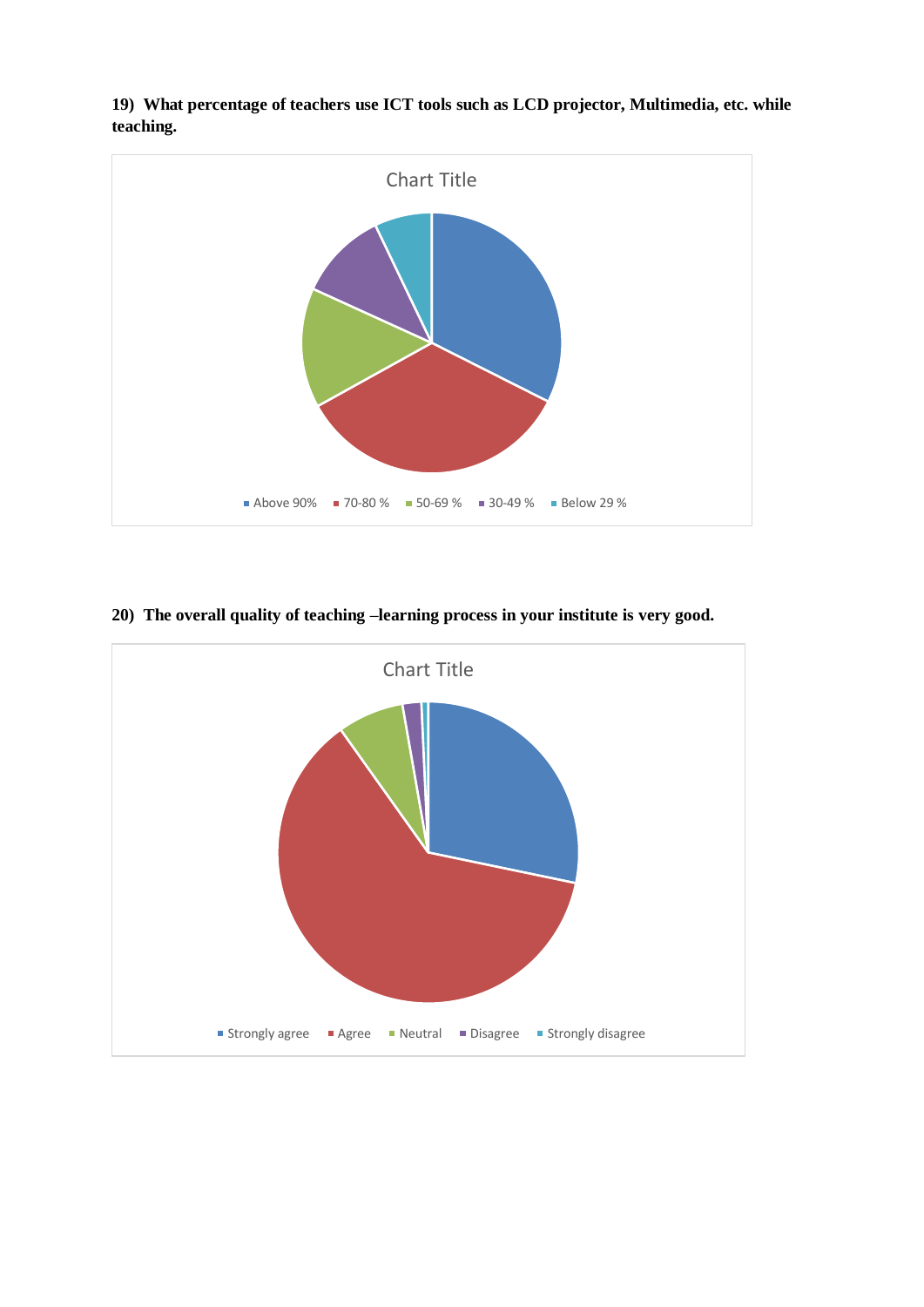

# **1. Are you satisfied with online teaching?**

## **2.How many lectures did you attend?**





## **3. Why did you miss lectures?**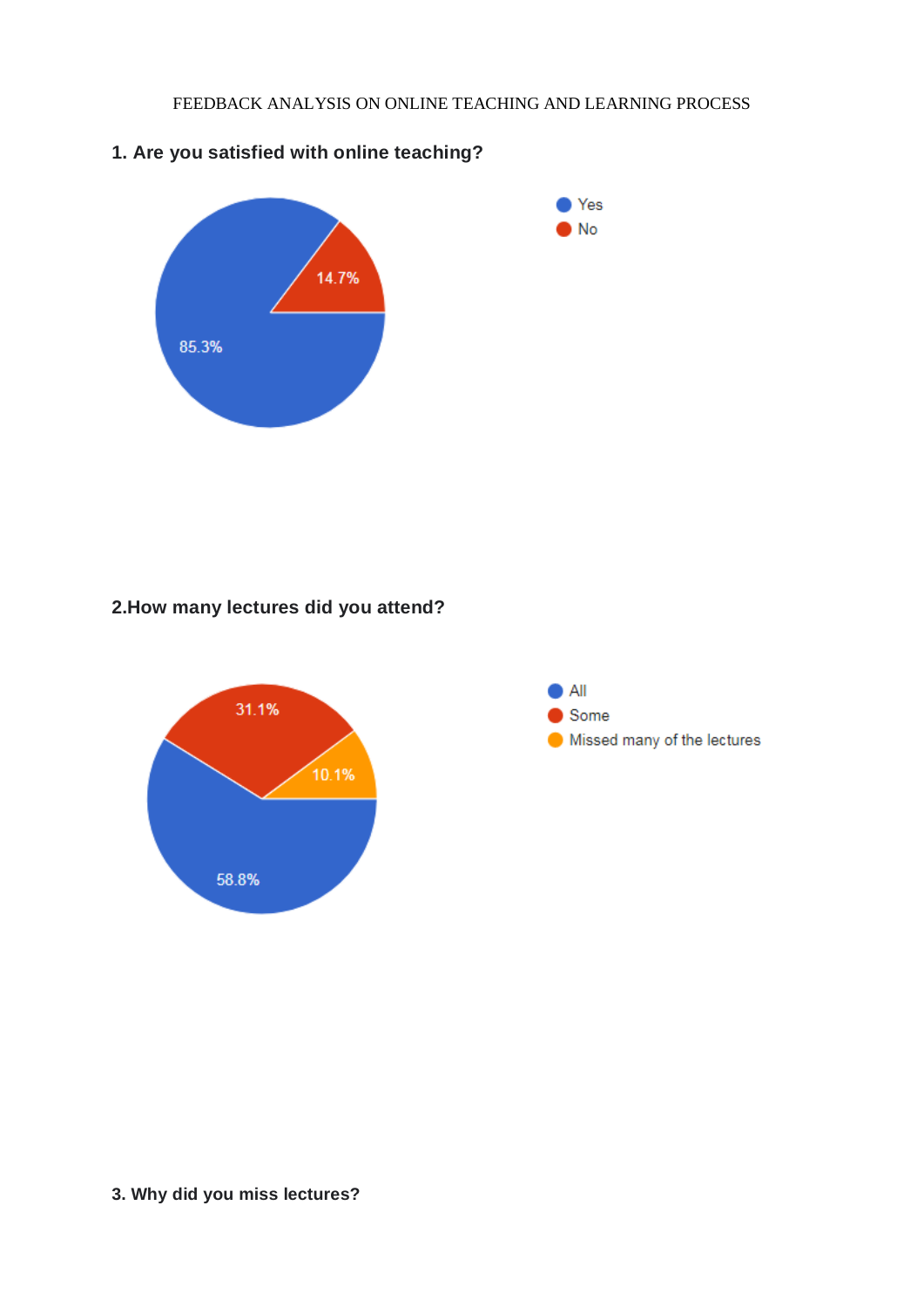

### **4. Which teaching method/s do you like?**



**5. Are you satisfied with the quality of Audio & video and presentation**?

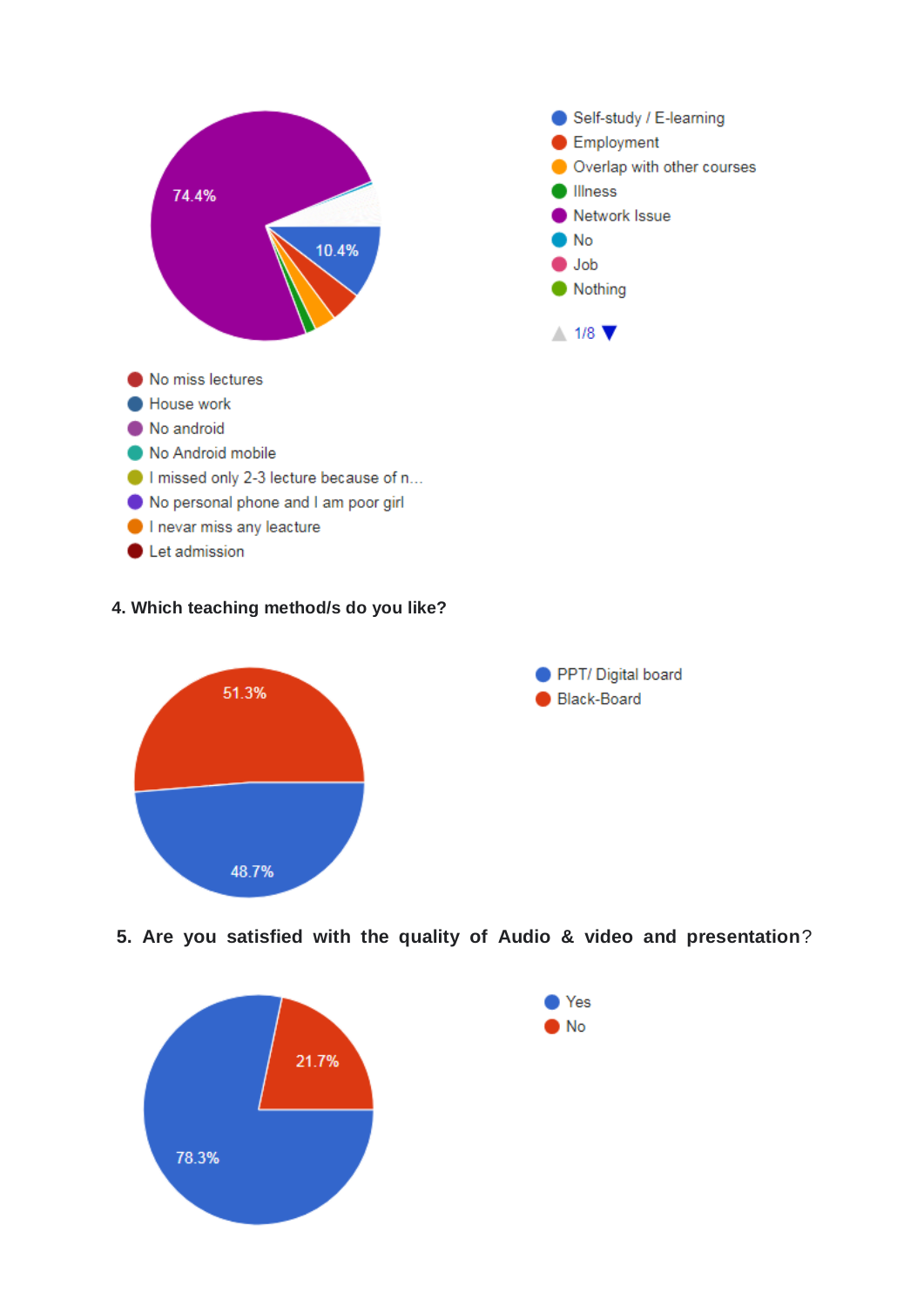

# **6. Whether lecture contents are sufficient for your understanding?**

**7. Does online teaching method supports your learning process?**



**8. Are you able to understand the topics/ content of the lecture?**